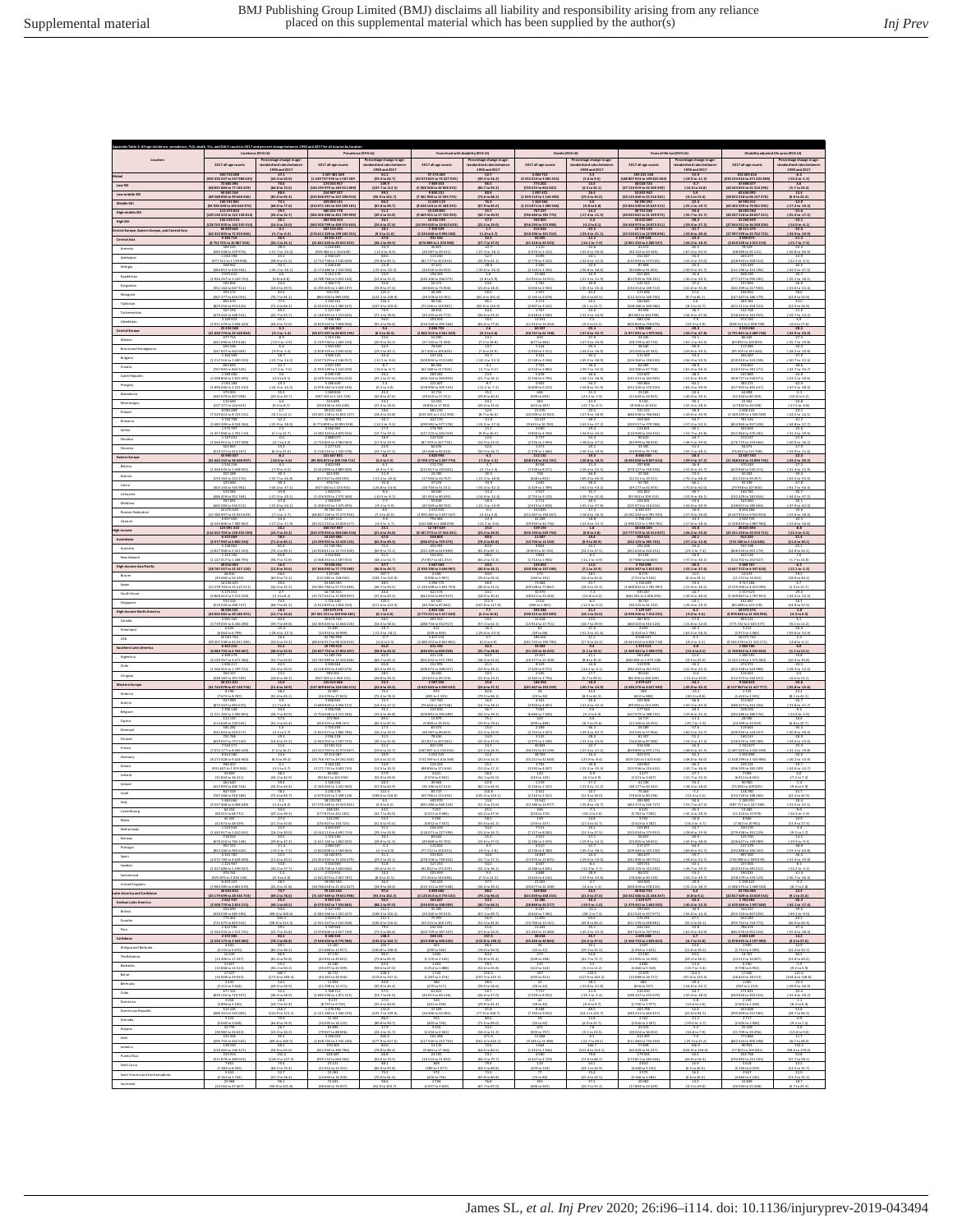|                                                           | Incidence (95% UI)                                                                                                                                                                                              |                                                                                                                                       | Prevalence (\$5% US)                                                                                                                                                                           |                                                                                                   | Years I red with disability (95% UI)                                                |                                                                                                        | Deaths (\$5% US)                                                                                                                      |                                                                                                                                 | Years of the lost (95% Ut)                                                                                            |                                                                                    | Disability adjusted life years (95% UI)                                                |                                                                                  |
|-----------------------------------------------------------|-----------------------------------------------------------------------------------------------------------------------------------------------------------------------------------------------------------------|---------------------------------------------------------------------------------------------------------------------------------------|------------------------------------------------------------------------------------------------------------------------------------------------------------------------------------------------|---------------------------------------------------------------------------------------------------|-------------------------------------------------------------------------------------|--------------------------------------------------------------------------------------------------------|---------------------------------------------------------------------------------------------------------------------------------------|---------------------------------------------------------------------------------------------------------------------------------|-----------------------------------------------------------------------------------------------------------------------|------------------------------------------------------------------------------------|----------------------------------------------------------------------------------------|----------------------------------------------------------------------------------|
|                                                           | 2017 all-age counts                                                                                                                                                                                             | - ercentage change in age<br>tandardised rates between<br>1990 and 2013                                                               | 2017 all-age count                                                                                                                                                                             | 1990 and 2017                                                                                     | 2017 all-age counts                                                                 | 1990 and 2011                                                                                          | 2017 all-age count                                                                                                                    | 1990 and 2011                                                                                                                   | 2017 all-age count                                                                                                    | 1990 and 2017                                                                      | 2017 all-age counts                                                                    | 1990 and 2017                                                                    |
| Trinidad and Tobago                                       | (61322 to 69 231)                                                                                                                                                                                               | $(35.3 \text{ to } 46.8)$                                                                                                             | (176 257 to 194 589)<br>16 4 3 2                                                                                                                                                               | (73.91033.8)                                                                                      | (4892to 9026                                                                        | (58.4 to 75.3)                                                                                         | (762 to 1143)                                                                                                                         | (1.3 to 53.4)                                                                                                                   | (1478) to 52 554                                                                                                      | $(-10.4 \text{ to } 34.7$                                                          | (41 167 to 59 196                                                                      | (-3.5 to 37.9                                                                    |
| <b>Wrgin Islands</b>                                      | (5678 to 6351)<br>10588764                                                                                                                                                                                      | (46.8 to 57.9)<br>64.3                                                                                                                | (15 705 to 17 107<br>29 201 88                                                                                                                                                                 | (55.2 to 63.6)<br>73.8                                                                            | (400 to 763<br>1062300                                                              | (37.1 to 55.1                                                                                          | (80 to 100<br>190158                                                                                                                  | (10.9 to 44.3)                                                                                                                  | (2841 to 1521<br>9 559 607                                                                                            | $(-16.3 \text{ to } 6.7$<br>15.3                                                   | (1370 to 4 147)<br>10 621 900                                                          | $[-10.2 \text{ to } 11.9]$<br>18.5                                               |
| Colombia                                                  | (3 928 332 to 11 299 964)<br>17586031p1974713<br>190147                                                                                                                                                         | (59.9 to 69.2)<br>$\frac{(31.2 \text{ to } 41.6)}{101.4}$                                                                             | (27 686 473 to 31 044 721)<br>5 463 986<br>5138568 to 5839533                                                                                                                                  | (70.1 to 77.7)<br>58.4to 68.0)<br>126.8                                                           | (788 629 to 1 386 551)<br>196 487<br>145 942 to 256                                 | (48.3 to 67.5)<br>05.7 to 45.5                                                                         | (183 372 to 197 197)<br>31 595<br>(27 863 to 35 49                                                                                    | $(24.2 to 34.0)$<br>$-25.8$<br>(-34.5 to -16)                                                                                   | (9 192 315 to 9 931 672)<br>14185910180151                                                                            | (10.7 to 19.9)<br>(41.9 to -21<br>54.1                                             | (10 131 626 to 11 109 649)<br>1 801 481<br>1602 251 to 2 006 3<br>121879               | (13.9 to 22.8)<br>(-38.0 to -22.)                                                |
| Costa Rica<br>El Salvador                                 | (178991 to 201801)                                                                                                                                                                                              | (94.1 to 109.1)                                                                                                                       | (455 995 to 506 420)                                                                                                                                                                           | $(121.4$ to $132.2)$                                                                              | (11919to 22252                                                                      | $(103.9 \text{ to } 124.5)$                                                                            | (2 367 to 2 709)                                                                                                                      | (65.5 to 91.8)                                                                                                                  | (97 999 to 112 719)                                                                                                   | (42.7 to 66.9)                                                                     | (113573 to 131217)                                                                     | (50.2 to 71.7)                                                                   |
| Guatemala                                                 | (219927 to 247811)                                                                                                                                                                                              | $(-21.6 \text{ to } -7.4)$                                                                                                            | (755 788 to 1017 245)                                                                                                                                                                          | $(43.5 + 2.4)$<br>$[74.3 \text{ to } 102.7]$                                                      | (24 279 to 42 227)                                                                  | $(46.2 \text{ to } -24.8)$<br>$(22.9 \text{ to } 62.9)$                                                | (5 378 to 7 741)<br>(12 900 to 16 09)                                                                                                 | $\frac{(-25.1 \text{ to } 8.0)}{73.0}$                                                                                          | (256 210 to 374 559)<br>(681 839 to 853 156)                                                                          | $(36.910 - 7.5)$<br>(40.2 to 76.4)                                                 | (289 287 to 408 014)                                                                   | $\frac{(47.0 \text{ to } 40.5)}{25.6}$<br>(40.3 to 73.9                          |
| Honduran                                                  | (584 123 to 660 217)<br>319 373<br>(299 249 to 340 981)                                                                                                                                                         | $(78.1 to 97.5)$<br>124.1<br>(116.7 to 131.0                                                                                          | (1.505.791 to 1.768.291)<br>$\frac{(166.216161.022.722)}{14.725.513}$                                                                                                                          | (189.710233.1)                                                                                    | (48 536 to 84 377)<br>(28 962 to 49 229                                             | (145.3 to 189.0                                                                                        | 5 672 to 8 500                                                                                                                        | $(55.2 + 0.93.5$<br>(17.21092.3                                                                                                 | (291 886 to 433 332)<br>4 582 254                                                                                     | $\frac{10.5 \text{ to } 66}{28.1}$                                                 | 744 856 to 921 199<br>399 377<br>(127 082 to 474 172)<br>5 116 952                     | $\frac{0.71672.3}{31.8}$                                                         |
| Mexico<br>Nicaragua                                       | (5 173 125 to 6 060 678)<br>205 421                                                                                                                                                                             | $\frac{(61.0 \text{ to } 72.9)}{76.3}$                                                                                                | (13 504 370 to 15 675 094                                                                                                                                                                      | $\frac{(65.01073.1)}{25.9}$                                                                       | (394 445 to 707 014                                                                 | $(59.5 \text{ to } 81.3)$                                                                              | (92 105 to 94 98)                                                                                                                     | (40.7 to 46.                                                                                                                    | (4 520 073 to 4 649 039                                                                                               | (25.5 to 31)                                                                       | (4 954 436 to 5 299 5)                                                                 | (29.0 to 34.9                                                                    |
| Panama                                                    | (192117 to 219 516)<br>(140010 to 157942)                                                                                                                                                                       | $(70.0 \text{ to } 81.2)$<br>104.2<br>$(97.6 \text{ to } 110.9)$                                                                      | (669 763 to 910 778)<br>390 158<br>(370 956 to 412 329)                                                                                                                                        | $\frac{(14.910 39.3)}{118.5}$<br>(113.710123.3)                                                   | $(216201638546)$<br>13677<br>(9 950 to 18 116)                                      | $\frac{(21.0 \text{ to } 10.0)}{90.7}$<br>(77.9 to 103.1)                                              | $\frac{(1994 to 2638)}{1868}$<br>(1724 to 2011)                                                                                       | $\frac{(-17.769.8)}{37.0}$<br>$\frac{(26.2 \text{ to } 47.9)}{112.3}$                                                           | $\frac{(97.354 + 0.129.453)}{91.145}$<br>(83491 to 98 872)                                                            | $\frac{(45.2 \text{ to } -13.1)}{22.5}$<br>(12.0 to 33.4)                          | (124 218 to 159 093)<br>104 8 22<br>(96 413 to 113 398)                                | $\frac{(-30.8 \text{ to } -11.6)}{28.5}$<br>(18.3 to 38.7)                       |
| Venezuel<br><b>Tropical Latin Am</b>                      | 1412263<br>(1.333.389 to 1.497.330<br>11.038914                                                                                                                                                                 | 101.5<br>$(94.2 \text{ to } 110.0)$                                                                                                   | 194818<br>(1722 188 to 4 190 284)<br>30 9 13 669                                                                                                                                               | 140.2<br>$\frac{(131.516.151.2)}{115.1}$                                                          | 135 248<br>(99 656 to 178 212<br>1 203 631                                          | 113.5<br>$(100.8 \text{ to } 127.0$<br>117.8                                                           | 30327<br>(25.563 to 35.421)<br>170 186                                                                                                | $\frac{(79.1 \text{ to } 148.)}{27.8}$                                                                                          | 1628876<br>(1.372551to 1.911.53)<br>BOG2432                                                                           | 93.2<br>$\frac{(67.5 \text{ to } 132)}{9.1}$                                       | 1764124<br>(1 513 369 to 2 043 193<br>9 266 063                                        | 99.3<br>(70.610 130.6                                                            |
| <b>Drazil</b>                                             | 10 388 760 to 11 762 491<br>10 726 143<br>(10 094 819 to 11 425 031)                                                                                                                                            | (79.5 to 94.8)<br>86.9<br>(79.1 to 94.4)                                                                                              | 29 09 8 666 to 32 907 157<br>30 191 062<br>(28 415 631 to 32 140 717)                                                                                                                          | 109.01p 122.1<br>115.1<br>(109.010.122.2)                                                         | 882 820 to 1 587 716<br>1 174 794<br>(862 300 to 1 549 600                          | 11.0 to 124.<br>$(111.4 \text{ to } 125.1$                                                             | 167 848 to 172 591<br>166 410<br>(164 153 to 168 607                                                                                  | 24.9 to 31.1<br>26.6<br>(23.8 to 30.5                                                                                           | 7945792 to 5174 66<br>7 880 332<br>(7 767 741 to 7 988 007                                                            | (6.2 to 13.2<br>8.1<br>$6.3 \times 12.1$                                           | 891972710964664<br>9 055 126<br>(8 724 693 to 9 430 144)                               | 12.9 to 21.2<br>15.6<br>(12.0 to 20.2)                                           |
| Paraguay                                                  | 312773<br>(292146 to 335 090)                                                                                                                                                                                   | 107.6<br>$\frac{(101.4 to 114.5)}{95.6}$                                                                                              | 722 600<br>(681 909 to 766 911)<br>107498 878                                                                                                                                                  | 114.0<br>$\frac{(109.410.118.7)}{101.4}$                                                          | 2883<br>(20 987 to 38 355                                                           | 100.8<br>(91.010110.6                                                                                  | $\begin{array}{r} 3.756 \\ (3.127 \, \text{to} \, 4.512) \\ \hline 372 \, 685 \end{array}$                                            | 111.7<br>$\frac{(74.4 \text{ to } 160)}{23.7}$                                                                                  | 182 100<br>(151011 to 219 409                                                                                         | 51.5<br>(45.4 to 124.6)                                                            | 210937<br>(179736 to 249 643)<br>24 677 483                                            | \$5.7<br>$\frac{54.8 \text{ to } 121.5}{15.9}$                                   |
| th Africa and Middle East<br>North Africa and Middle East | (42 704 903 to 47 992 132)<br>45 270 955<br>(42 704 903 to 47 992 132)<br>1 903 03 04 107                                                                                                                       | (\$9.9 to 103.4)                                                                                                                      | 99 870 565 to 116 912 003                                                                                                                                                                      | (98.9 to 104.0)                                                                                   | 4 141 745<br>(1213 242 to 5 671 131)<br>4 141 745<br>(1213 242 to 5 671 131)        | (52.8 to 72.7)                                                                                         |                                                                                                                                       | (16.6 to 38.5)                                                                                                                  | (19 459 942 to 21 417 708)<br>20 315 737<br>(19 459 942 to 21 417 708)<br>1012 758                                    | (1.6 to 24.4)                                                                      | (23 189 581 to 26 418 484)                                                             | (8.3 to 30.0)                                                                    |
| Afghanistan                                               | (1.793620 to 2.034691)                                                                                                                                                                                          | 95.6<br> 19.9 to 103.4<br>(168.1 to 188.1)                                                                                            | 107498878<br>39870565 to 11691200<br>(6 486 456 to 9 197 116)                                                                                                                                  | (38.9 to 104.0)<br>(78.11096.2)                                                                   | (312 563 to 585 61)                                                                 | $(52.8 \text{ to } 72.7)$<br>$(35.7 + 63.1)$                                                           | (21936 to 31 285                                                                                                                      | (16.6 to 38.5<br>(14.5 to 105)                                                                                                  | (1348416 to 1904 62)                                                                                                  | (1.6 to 24.4)<br>(16.1 to 350)                                                     | 24 677 483<br>23 189 581 to 26 418 484<br>(17512071023588)                             | (8.3 to 30.0)<br>(38.6 to 225.6                                                  |
| Ageria<br>Bahrain                                         | (2 210 608 to 2 480 585)                                                                                                                                                                                        | $\frac{(57.1 \text{ to } 68.1)}{225.0}$                                                                                               | $(6.086.378 to 6.782.791)$<br>267.818                                                                                                                                                          | (104.810.114.4)                                                                                   | (179 728 to 121 171)<br>9 269                                                       | $(57.4 \text{ to } 79.8)$<br>218.7                                                                     | $(12.109 + 0.18.101)$                                                                                                                 | $\frac{(-13.8 \text{ to } 6.7)}{69.4}$                                                                                          | (617025 to 897137)                                                                                                    | $(40.3 \text{ to } -11.4)$                                                         | (838 821 to 1 157 077)<br>24 720                                                       | $\frac{(-18.2 \text{ to } 0.4)}{84.1}$                                           |
| tgypt                                                     | (87 501 to 101 471)<br>5391980                                                                                                                                                                                  | [211.7 to 241.2]<br>101.<br>$(98.1 \text{ to } 109.4)$                                                                                | (254 249 to 286 548)<br>11 9 16 9 11                                                                                                                                                           | (289.1 to 307.9)                                                                                  | (6 615 to 12 480)<br>480503                                                         | (196.9 to 242.7<br>54.1                                                                                | (284 to 358)                                                                                                                          | (50.1 to 91.6<br>14.4                                                                                                           | (13854 to 17 282)<br>2 384 7 13                                                                                       | (11.0 to 65.4)                                                                     | (21 676 to 28 529)<br>2865214                                                          | (66.7 to 101.0                                                                   |
| tran                                                      | (5 081 312 to 5 742 651)<br>5 254 315<br>(4950320 to 5595 243)                                                                                                                                                  | $(-12.7 \text{ to } -6.1)$                                                                                                            | (11414 750 to 12 651 037)<br>16 844 989<br>(15676252 to 18226291)                                                                                                                              | $\frac{[38.1 \text{ to } 105.1]}{58.5}$<br>(50.21066.5)                                           | (350 037 to 640 935<br>(460 748 to 815 677)                                         | $\frac{(43.9 \text{ to } 67.1)}{14.6}$<br>(1.8 to 27.8)                                                | (37 988 to 52 927)<br>42 562<br>(41917 to 43689)                                                                                      | (0.71034.7)<br>(65.5 to -51.4)                                                                                                  | (2053068 to 2713527)<br>2097157<br>(2051146 to 2170 883)                                                              | $\frac{(-16.6 \text{ to } 16.2)}{43.4}$<br>$\frac{(44.7 \text{ to } 41.7)}{226.2}$ | (2535 226 to 3 223 100<br>2718 478<br>(2 556 405 to 2 915 525)<br>3 501 067            | $(4.9 \text{ to } 21.0)$<br>(58.866.64.2)                                        |
| Iraq<br>Jordan                                            | (5.432.687 to 6.656.162)                                                                                                                                                                                        | (245.4 to 302.2)                                                                                                                      | $(10\,10\,3\,327\,{\rm to}\,14\,075\,646)$                                                                                                                                                     | 50.0<br>(83.7 to 98.3)<br>218.9                                                                   | (197 957 to 738 202)                                                                | (56.5 to 85.0)                                                                                         | 48 501<br>(47 275 to 49 701)                                                                                                          | (186.7 to 291.7                                                                                                                 | (2874 293 to 3027 809)                                                                                                | $(190.5 \text{ to } 303.5)$                                                        | (3 335 552 to 3 706 394)                                                               | (158.2 to 231.1)                                                                 |
| Kuwait                                                    | (544 059 to 621 115)<br>(266 906 to 308 020)<br>556 889                                                                                                                                                         | (164.016185.2)<br>(2.91027.1)                                                                                                         | $(1.237987 to 1.378645)$<br>TRO 450                                                                                                                                                            | $\frac{(213.616.224.5)}{189.4}$<br>$\frac{(183.710194.9)}{75.9}$                                  | (32.4001660602)<br>(19 501 to 36 640)                                               | $\frac{(138.5 \text{ to } 172.1)}{116.4}$<br>$\frac{(124.2 \text{ to } 152.4)}{28.6}$                  | $(2.435 \text{ to } 2.971)$<br>(912 to 1049)                                                                                          | (20.01063.1)<br>$\frac{165.1 \text{ to } -48.5}{.28.4}$                                                                         | (136541 to 169673)                                                                                                    | $(6.0 \text{ to } 47.8)$<br>$(43.2 \text{ to } 57.9)$                              | $(175.258 to 221.190)$<br>75.050                                                       | $\frac{(23.4 \text{ to } 63.1)}{41.6}$<br>$(48.6 \text{ to } -37.3)$             |
| Lebano<br>Libya                                           | (525 138 to 593 319)<br>574 708                                                                                                                                                                                 | $(77.8 + 96.7)$                                                                                                                       | (739 584 to 831 786)<br>1 706 902<br>(1 534 976 to 1 922 893)<br>1 494 055                                                                                                                     | (62.31090.6)                                                                                      | (43 832 to 80 363                                                                   | (9.01048.8)                                                                                            | (2 274 to 2 878                                                                                                                       | $\begin{array}{r} -28.4 \\ \hline (38.5 \text{ to } 49.3 \\ \hline 145.9 \end{array}$                                           | 44816 to 51390)<br>129 018<br>(113 797 to 143 400<br>300 739                                                          | $(46.8 \text{ to } -30.6)$                                                         | (67 073 to 85 509)<br>189 378<br>(168 281 to 213 627)<br>359 174                       | $\frac{(-34.3 \text{ to } -18.8)}{128.2}$                                        |
| Morocco                                                   | (538 194 to 615 741)<br>1911 221                                                                                                                                                                                | $\frac{(124.4 \text{ to } 151.6)}{50.2}$                                                                                              | $(1.333428 to 1.701871)$<br>5 108 820                                                                                                                                                          | $\frac{(167.110.225.5)}{73.1}$<br>$\frac{(70.616.75.9)}{210.7}$                                   | (42 781 to 77 441)                                                                  | $(125.2 \text{ to } 212.6$<br>41.2                                                                     | (4.765 to 6.658)                                                                                                                      | $(103.8 + 0.192)$                                                                                                               | (256 547 to 344 186                                                                                                   | (88.2 to 163.0)                                                                    | (311 802 to 406 233)<br>972 904                                                        | (96.3 to 161.0)                                                                  |
| Palestine                                                 | (1809427162025484)<br>(27161910309667)<br>308622                                                                                                                                                                | $(45.9 to 54.6)$<br>91.5<br>$(80.2 \text{ to } 100.8)$<br>151.9                                                                       | (4878 832 to 5 407 262)<br>136 940<br>(972 104 to 1 413 050)<br>735 197                                                                                                                        | (193.2 to 233.1)<br>201.7                                                                         | (147 638 to 267 668)<br>(35 871 to 66 724)<br>26 047                                | $(32.8 \text{ to } 50.7)$<br>156.1<br>(140.9 to 172.3<br>141.9                                         | (12 628 to 20 857)<br>1 284<br>(1101 to 1413)<br>2437                                                                                 | $( -24.6 \text{ to } 12.6 )$<br>$[-17.1 to 11.3]$<br>10.4                                                                       | (623 295 to 999 508)<br>72 302<br>(61638 to 80 798)<br>126 873                                                        | $(38.610 - 9.1$<br>$-15.4$<br>$(28.3 + 0.0.2)$<br>15.5                             | (807 155 to 1 204 832)<br>121 846<br>(105 491 to 140 815)<br>152921                    | $\frac{(-29.4 \text{ to } -2.4)}{16.2}$<br>(2.2 to 32.3)<br>26.8                 |
| Oman<br>$\mathsf{Q}$                                      | $\frac{(286873 \text{ to } 332818)}{217630}$                                                                                                                                                                    | $\frac{(140.5 \text{ to } 164.4)}{520.9}$                                                                                             | (699 644 to 780 939)<br>532 294<br>(503 266 to 569 560)                                                                                                                                        | (198.5 to 209.0)<br>599.6                                                                         | (18419to 35248)<br>18625                                                            | $\frac{(125.8 \text{ to } 159.0)}{487.1}$                                                              | $\frac{(1984 to 2942)}{1036}$                                                                                                         | $(3.01068.0$<br>319.2<br>(228.7 to 442)                                                                                         | (104 557 to 152 154<br>(43 551 to 64 706                                                                              | $\frac{(7.9 \text{ to } 50)}{283.2}$                                               | (128 618 to 179 358)                                                                   | $\frac{(3.8 \text{ to } 59.3)}{321.0}$<br>(250.7 to 408.7                        |
| Saudi Arabia                                              | (202 847 to 234 867)<br>2866925<br>(2 699 588 to 1 055 030                                                                                                                                                      | (494.2 to 549.2)<br>(135.1 to 155.7)                                                                                                  | 6 046 201<br>(5.747.794 to 6.424.212)                                                                                                                                                          | (591.010609.8)<br>168.0<br>(164.010172.0)                                                         | (13 220 to 25 379<br>216 836<br>(154 578 to 294 195                                 | (456.6 to 519.9<br>113.6<br>(99.2 to 129.0)                                                            | (840 to 1258)<br>22 799<br>(18 843 to 26 921)                                                                                         | 73.4<br>(35.5 to 117.4                                                                                                          | 1 1 1 4 2 7 4<br>(940 952 to 1 339 316                                                                                | (202.0 to 189.8)<br>$(16.8 \text{ to } 87.4)$                                      | (59 847 to 85 022)<br>1351110<br>(1140125101571746                                     | (28.0 to 90.3                                                                    |
| Sodan                                                     | 2 201 755<br>$(2.068932 to 2.336.372)$<br>4.520.818                                                                                                                                                             | 49.1<br>$(42.2 \text{ to } 55.8)$                                                                                                     | 5872813<br>(5.315.332 to 6.587.349)                                                                                                                                                            | 1119<br>$\frac{(107.346.121.2)}{322.2}$                                                           | 228530<br>(171 131 to 295 545                                                       | 90.3<br>$(83.3 \text{ to } 98.8)$                                                                      | 21897<br>(17760 to 27413)                                                                                                             | $-23.5$<br>(39.8 to 5.)                                                                                                         | 1344297<br>1092481to 1638749                                                                                          | $-30.3$<br>$(46.6 \text{ to } 0.4$                                                 | 1572828<br>$(1.323.868 to 1.890.207$<br>7 mg 714                                       | $-23.6$<br>$\frac{(49.8 \text{ to } 7.4)}{744.2}$                                |
| Syria<br>Tunisia                                          | (4 314 697 to 5 588 353)<br>718 590<br>(679 790 to 763 090)<br>4 984 549                                                                                                                                        | (602.7 to 813.6)<br>32.3<br>(27.3 to 37.4)                                                                                            | (4 548 156 to 6 820 755)<br>1 976 451<br>(1884 312 to 2 109 319)                                                                                                                               | (263.110.397.1)<br>68.1<br>(5.2 to 71.3)                                                          | 245 472<br>(176 307 to 338 478)<br>69 369<br>(49 782 to 93 442)                     | (245.9 to 420.0<br>38.5<br>29.2 to 49.1                                                                | (44 755 to 46 158)<br>5 762<br>(4 685 to 7 0 23)                                                                                      | (767.7 to 1000.)<br>$(20.6 \text{ to } 22.5$                                                                                    | (2 610 144 to 2 673 781)                                                                                              | (722.1 to 987.2)<br>$(42.3 \text{ to } -32.4)$                                     | (2807 085 to 2977 936)                                                                 | (557.7 to 857.6<br>-1974<br>12.4 to -5.3                                         |
| $\tau_{\rm{urkey}}$                                       | (4714514to 5268 387)                                                                                                                                                                                            | (31.3 to 40.8)                                                                                                                        | (13 421 671 to 15 055 426)                                                                                                                                                                     | (70.010.79.0)                                                                                     | (144 294 to 644 716)                                                                | $\frac{(22.1 \text{ to } 45.3)}{424.7}$                                                                | (23.345 to 28.163)                                                                                                                    | $[-24.6 \text{ to } 21.7]$                                                                                                      | (1057580 to 1247966)                                                                                                  | $(34.1 to -34.4)$                                                                  | (1.462.854 to 1.812.217)                                                               | (.23.0 to .3.5                                                                   |
| United Arab Emirates<br>Yemen                             | (741 099 to 858 399)<br>3 199 569<br>(2 920 744 to 3 570 238)                                                                                                                                                   | $\frac{(381.0 \text{ to } 431.1)}{345.5}$                                                                                             | (2041496 to 2 304739)<br>3 840 085<br>(3 589 500 to 4 167 466)                                                                                                                                 | $(511.310.537.1)$<br>149.6                                                                        | (56 444 to 105 784)                                                                 | $(391.3 \text{ to } 461.6)$<br>125.8                                                                   | (4819 to 7 649)                                                                                                                       | (286.1 to 588.9)                                                                                                                | $(228093 to 361387)$<br>2005 913<br>(1 868 809 to 2417 180)                                                           | $(231.3 to 476.3)$<br>110.1                                                        | $\frac{(10017910444164)}{2274455}$                                                     | (264.4 to 466.1)<br>111.4                                                        |
| th Asia                                                   | 104 773 040<br>(99 110 820 to 111 302 843)                                                                                                                                                                      | (310.1 to 402.1)<br>86.5<br>(82.1 to 91.0)                                                                                            | 261230229<br>248 880 133 to 274 959 856)                                                                                                                                                       | (143.010157.5)<br>115.6<br>$\frac{(112.846118.7)}{115.6}$                                         | (140 661 to 244 630)<br>10796160<br>(8068 438 to 13 977 167)                        | (113.3 to 140.6)<br>(89.3 to 104.2)                                                                    | (30 489 to 40 044<br>1167667<br>$(1080250101229819)$<br>1167667                                                                       | (71.8 to 400.9<br>$(19.6 \text{ to } 39.7)$                                                                                     | 51266858<br>(47 056 255 to 54 098 762)                                                                                | (54.1 to 379.)<br>(.7.4 to 10.8)                                                   | (2043 550 to 2 612 197)<br>62063019<br>(57 061 135 to 66 428 115)                      | (58.4 to 135.5<br>(1.4 to 20.3)                                                  |
| South Asia<br>Bangladest                                  | (99 110 820 to 111 302 843)                                                                                                                                                                                     | (82.1 to 91.0)                                                                                                                        | 248 880 133 to 274 959 856)                                                                                                                                                                    | $(112.8$ to $118.7)$                                                                              | (8 068 438 to 13 977 167)                                                           | (89.3 to 104.2)                                                                                        | (1 080 250 to 1 229 819)                                                                                                              | $(19.6 \text{ to } 39.7)$                                                                                                       | (47 056 255 to 54 098 762)                                                                                            | $(7.4 \times 10.8)$                                                                | (57 061 135 to 66 428 115)                                                             | (1.4 to 20.3)                                                                    |
| thutan                                                    | (8 074 502 to 9 203 668)                                                                                                                                                                                        | (96.210 109.6)<br>75.8 to 89.                                                                                                         | $(21.425.195$ to 21 971 920)<br>142 354                                                                                                                                                        | $\frac{(136.616.151.0)}{113.6}$<br>(108.1to 119)                                                  | (675.301 to 1.166.836)                                                              | $\frac{(77.1 \text{ to } 107.5)}{81.2}$<br>73.1 to 94.                                                 | $(51.125 \text{ to } 64.878)$                                                                                                         | $(46.7 + 18.9)$<br>1-30.0 to 17                                                                                                 | (2524 456 to 3 145 659)                                                                                               | $\frac{(42.3 \text{ to } -40.0)}{.29 \text{ J}}$<br>(49.4 to -9                    | (3 388 116 to 4 322 549)                                                               | $\frac{(53.0 \text{ to } 28.3)}{36.3}$<br>$-16.0 to 1$                           |
| India                                                     | $\begin{array}{r l} \hline (53\,340\,10\,\,59\,944) \\ \hline 82\,938\,618 \\ \hline (78\,431\,974\,10\,87\,975\,214) \\ 1\,403\,055 \\ \hline (1407\,015\,10\,1\,589\,728) \\ \hline 11\,672\,880 \end{array}$ | $(73.3 \text{ to } 82.3)$                                                                                                             | 135 141 to 150                                                                                                                                                                                 | (103.610 109.1                                                                                    | 49324to 7476<br>105 699 to 10 970 45:<br>182 167                                    | $(81.9 + 95.5)$                                                                                        | $\begin{array}{r} (284\, \, \mathrm{to} \, 434) \\ 977\, 117 \\ (893\, \, 106\, \, \mathrm{to} \, 1029\, 631 \\ 16\, 831 \end{array}$ | $\frac{(22.61642.1)}{74.1}$                                                                                                     | 11868 to 1928<br>41 201 788<br>37 476 195 to 43 393 174<br>715 602                                                    | $(4.8 \text{ to } 11.3$                                                            |                                                                                        | $(3.5 + 0.20.0)$                                                                 |
| Nepal<br>Pakista                                          |                                                                                                                                                                                                                 | $(74.2 \text{ to } 34.5)$                                                                                                             | $\begin{array}{r} 206\,644\,919 \\ \underline{97\,155\,586\,to\,217\,281\,00} \\ \underline{4\,282\,938} \\ \underline{4\,046\,111\,to\,4\,546\,052)} \\ \underline{27\,545\,270} \end{array}$ | (115.810 129.1)                                                                                   | $\frac{(138.390 + 0.231.736)}{1.253.775}$                                           | (93.6101129                                                                                            | $(13.323 \text{ to } 20.579$                                                                                                          | (3.7667.                                                                                                                        | (540 423 to 894 816)                                                                                                  | $(-33.6 to 29.8)$                                                                  | (718.350 to 1.092.186<br>7666578                                                       | (20.91640.5                                                                      |
| theast Asia, East Asia, and Oceania                       | $(11 002 016 to 12 424 012)$<br>99 427 300<br>(93 882 709 to 105 301 532)<br>80 525 641                                                                                                                         | (161.0 to 173.6)<br>(73.8 to 85.8)                                                                                                    | (26 149 495 to 29 019 414)<br>409 428 495<br>[389 282 308 to 430 617 677]                                                                                                                      | $\frac{(178.410191.6)}{99.6}$<br>(43.7 to 95.7)                                                   | (938 240 to 1 615 812)<br>13 366 159<br>(9 957 437 to 17 533 460)<br>10 637 158     | $\frac{(165.2 \text{ to } 186.3)}{84.9}$<br>$(73.8 \text{ to } 96.6)$                                  | (90 955 to 117 65)<br>(1 065 752 to 1 159 350)<br>775 366                                                                             | 46.6 to 121<br>$\frac{[-19.4 \text{ to } -10.3]}{18.9}$                                                                         | (5 095 090 to 7 6 29 504)<br>44 43 1 454<br>(42 652 145 to 45 715 474)<br>28 720 067                                  | (31.5 to 105.1)<br>$\frac{(43.6 \text{ to } -37.7)}{47.5}$                         | (6374 623 to 8 868 483)<br>(53 826 241 to 62 476 600)<br>39 357 225                    | $\frac{(45.2 \text{ to } 114.0)}{29.6}$<br>$\frac{143.8 \text{ to } 25.1}{34.8}$ |
| <b>Cast Asia</b><br>China                                 | (75 775 665 to 85 286 045)<br>77069739                                                                                                                                                                          | (80.1 to 94.5)<br>88.2                                                                                                                | 328 822 381 to 364 593 436<br>111 2 26 6 11                                                                                                                                                    | (82.2 to 95.5)<br>89.5                                                                            | (7 880 731 to 13 994 160)<br>10152426                                               | (74.8 to 100.1)<br>87.6                                                                                | (720 835 to 809 835)<br>733517                                                                                                        | $[-25.6 \text{ to } -14.2]$<br>$-19.3$                                                                                          | (27 196 646 to 29 844 375)<br>27067763                                                                                | $(51.3 to -44.4)$<br>48.4                                                          | (36 142 412 to 43 139 078)<br>37 220 189                                               | $(-39.9 to -29.6)$<br>35.6                                                       |
| North Korea                                               | (72 520 470 to 81 649 224)<br>1 040 575<br>(982 483 to 1 101 861)                                                                                                                                               | $\frac{(81.2 \text{ to } 95.9)}{88.1}$<br>(82.76694.0)                                                                                | 114 608 899 to 148 895 77<br>4 419 634<br>(4 188 216 to 4 666 138)                                                                                                                             | (83.01096.6)<br>(71.9 to 83.0)                                                                    | (7 5 20 541 to 11 166 714                                                           | 75.1 to 100.9<br>(95.1 to 112.0                                                                        | (681 254 to 767 006<br>(13.315 to 20.019)                                                                                             | $\frac{(-26.5 \text{ to } -14.8)}{58.3}$<br>(22.2 to 98.5)                                                                      | 25 600 588 to 28 162 416)<br>763 802<br>(610931 to 929 323)                                                           | $\frac{(52.3 \text{ to } 45)}{38.7}$<br>$(5.6 \text{ to } 75.9)$                   | (34 160 038 to 40 804 836)<br>920 987                                                  | $(40.8 \text{ to } -30.5)$<br>(15.3 to 80.1)                                     |
| Taiwan (Province of China)                                | 1118104<br>$\frac{(1.057664 \text{ to } 1.180745)}{583144}$                                                                                                                                                     | 32.0<br>(26.1 to 37.9)                                                                                                                | 4917640<br>(4676672 to 5 172090)                                                                                                                                                               | $\frac{52.7}{(48.21057.6)}$                                                                       | $\frac{(117.635 \text{ to } 203.762)}{156.188}$<br>$(113.477 to 206.740)$<br>65 348 | 52.8<br>$\frac{(46.1 \text{ to } 59.2)}{172.5}$                                                        | 12 816<br>$\frac{(12169 + 0.13507)}{12614}$                                                                                           | $-24.0$<br>$\frac{127.8 \text{ to } 19.9}{76.8}$                                                                                | 425 839<br>(403 454 to 449 811)                                                                                       | $-47.4$<br>$\frac{(50.2 \text{ to } -44.4)}{71.3}$                                 | $(755.899 to 1.101.431)$<br>582027<br>(535 086 to 636 088)                             | 36.2<br>$\frac{(40.1 \text{ to } 32.0)}{76.9}$                                   |
| Oceania<br>American Sampa                                 | 1946 to 616 2                                                                                                                                                                                                   | 19.7 to 152                                                                                                                           | 65 655 to 1 629 83                                                                                                                                                                             | 58.8to 172                                                                                        | 49432to 834                                                                         | 64.4 to 181                                                                                            | 0495 to 14 91                                                                                                                         | 7.2 to 105.                                                                                                                     | 0281 to 835 2                                                                                                         | 12.5 to 10                                                                         | 53955 to 9010                                                                          | 49.5 to 105                                                                      |
| Federated States of Micronesia                            | 2 692<br>(2 547 to 2 843)<br>4783<br>4507 to 5 090                                                                                                                                                              | 41.9<br>(38.0 to 45.7)<br>$42.5$<br>(37.7 to 47.9)                                                                                    | 7 989<br>(7 585 to 8 443)<br>13121<br>(12 482 to 13 816                                                                                                                                        | 67.0<br>(61.6 to 73.0)<br>53.2<br>(48.9 to 57.5)                                                  | 288<br>(216 to 374)<br>543<br>(403 to 700)                                          | $(53.9 \text{ to } 53.5)$<br>50.3<br><u>(43.7 to 57.1</u>                                              | 25<br>(23 to 26)<br>(45, 10, 8.2)                                                                                                     | 1.5<br>4.8 to 12.9<br>$\frac{4}{147.5}$ to 17.4                                                                                 | 1 185<br>(1088 to 1 298)                                                                                              | -10.7<br>420.7 to 0.5<br>-16.0<br>144.0 to 8.1                                     | 1 473<br>(1 347 to 1 611)<br>3952<br>(2837 to 4866                                     | (41.91082)<br>36.7 to 11.8                                                       |
| nş<br>Guam                                                | (17599 to 42 072)                                                                                                                                                                                               | $(59.0 \text{ to } 69.7)$<br>63.5                                                                                                     | (115 130 to 126 815)                                                                                                                                                                           | (70.310.80.2)                                                                                     | (1454 to 6 038                                                                      | $(52.0 \text{ to } 82.8)$                                                                              | (364 to 462)                                                                                                                          | (1.11040.3                                                                                                                      | (18778 to 24 111)<br>4 412                                                                                            | $(7.5 \text{ to } 28.8)$                                                           | (23 200 to 29 096                                                                      | $(1.2 \text{ to } 35.3)$                                                         |
| Kiribati                                                  | $(4.580 to 9.505)$<br>4.811<br>(4 5 15 to 5 1 19)                                                                                                                                                               | (58.5666.9)<br>(125.8 to 140.5)                                                                                                       | (26 475 to 29 041)<br>14 05 1<br>(13 221 to 14 910                                                                                                                                             | $\frac{(40.61091.2)}{118.5}$<br>(111.5 to 125.4)                                                  | $\frac{(703 + 0.1281)}{563}$<br>(421 to 716)                                        | $\frac{(81.6 \text{ to } 96.3)}{139.7}$<br>$(130.2 \text{ to } 149.2)$                                 | (88 to 103)<br>(55 to 78)                                                                                                             | (24.6 to 52.7)<br>(19.0 to 75.8)                                                                                                | $(4057 to 4786)$<br>3754<br>(3067 to 4441)                                                                            | $\frac{40.01032.4}{39.1}$<br>(13.0 to 68.5)                                        | (4931 to 5855)<br>4317<br>(3 642 to 5 003                                              | $\frac{(17.1 \text{ to } 39.6)}{47.3}$<br>(22.0 to 74.3                          |
| Marshall Islands                                          | 2644<br>$(2.495 to 2.804)$<br>2 309                                                                                                                                                                             | 82.2<br>$\frac{(75.5 \text{ to } 88.9)}{12.8}$                                                                                        | 6912<br>(6 572 to 7 315)<br>7 660                                                                                                                                                              | $(94.2 \text{ to } 106.2)$<br>42.0                                                                | $\frac{(207 to 359)}{258}$                                                          | $\frac{(92.5 \text{ to } 109.1)}{38.5}$                                                                | (18 to 54)                                                                                                                            | $(7.6 \text{ to } 49.9)$                                                                                                        | 2416<br>(2 039 to 2.864)                                                                                              | $(0.1 to 38.9)$<br>$26.7$                                                          | 2 694<br>$(2.300 to 3.156)$<br>1.195                                                   | 23.2<br>$(5.91042.9)$<br>-18.5                                                   |
| Northern Mari<br>Pagua New Guinea                         | (2186 to 2430)<br>426135                                                                                                                                                                                        | (8.5 to 17.2)                                                                                                                         | $(7.312 \text{ to } 8.022)$                                                                                                                                                                    | (36.91046.8)                                                                                      | (186 to 344)                                                                        | $(31.7 \text{ to } 45.0)$                                                                              | (20 to 25)                                                                                                                            | $[ -22.3 + 0.11.7$                                                                                                              | (124 to 1049)                                                                                                         | $(39.010 - 11.3)$                                                                  | (1.058 to 1.339)<br>634388                                                             | $(.10.016 - 4.2)$                                                                |
| Sampa                                                     | (403 273 to 450 264)<br>(8.559109.593)                                                                                                                                                                          | (167.8 to 184.6)<br>(46.3 to 55.6)                                                                                                    | (1.051.324 to 1.172.696)                                                                                                                                                                       | (193.110.210.1)<br>(81.41096.4)                                                                   | (35 830 to 60 321<br>[792 to 1.341]                                                 | (197.7 to 219.7)<br>(80.2 to 96.5                                                                      | (8 440 to 12 507<br>[52 to 94]                                                                                                        | (51.7 to 127.0)                                                                                                                 | (450 320 to 707 039<br>(2953 to 4628)                                                                                 | (48.2 to 119.7)<br>(38.4 to 2.3)                                                   | (527 263 to 755 160                                                                    | (55.8 to 124.5)<br>$(26.5 \text{ to } 7.7$                                       |
| Solomon Islands                                           | $\begin{array}{r} 31\,437 \\ \text{(29.721 to 33.292)} \\ 4.557 \end{array}$                                                                                                                                    | 157.0<br>(149.5 to 164.3)                                                                                                             | $\begin{array}{c} 24.820 \\ (23.582 \text{ to } 26.177) \\ 77.856 \\ (73.82 \text{ to } 82.080) \\ 12.441 \\ (11.870 \text{ to } 11.041) \\ 16.186 \end{array}$                                | 169.1<br>(162.8to 175.2<br>59.2<br>(54.9to 63.3)<br>173.4                                         | 1550<br>2677to 4534                                                                 | $\begin{array}{r} 172.7 \\ 185.0 \text{ to } 180.2 \\ -0.2 \end{array}$                                | (420 to 597                                                                                                                           | $\begin{array}{r} \hline 774 \\[27.5 \text{ to } 10.5) \\[2ex] 68.0 \\[22.5 \text{ to } 108.4] \\[2ex] 1.7 \\[2ex] \end{array}$ | $\begin{array}{r} \hline 26.607 \\ 21.980 \text{ to } 31.659 \\ 2.121 \\ 2.121 \\ -\epsilon_{\text{PSI}} \end{array}$ | 23.6 to 95.1                                                                       | 4 765<br>(1 876 to 5 659)<br>30 157<br>(25 278 to 35 115<br>(2 315 to 2 926)<br>12 510 | 66.6<br><u>(11.5 to 100</u>                                                      |
| Tonga<br>Vanuati                                          | $\frac{(4.296 \text{ to } 4.825)}{13.802}$                                                                                                                                                                      | (42.8 to 50.6)                                                                                                                        |                                                                                                                                                                                                |                                                                                                   | (365 to 632)                                                                        | $(43.6 \text{ to } 57.0$                                                                               | (19 to 49)                                                                                                                            | $\frac{113910184}{928}$                                                                                                         | (1870 to 2409                                                                                                         | (21.9107.3                                                                         |                                                                                        | (43.81013.3)                                                                     |
| Southeast Asia                                            | $\frac{(13028 \text{ to } 14683)}{18318515}$<br>(17 267 336 to 19 402 434)                                                                                                                                      | $\frac{(159.1 \text{ to } 174.4)}{52.1}$<br>(48.1 to 56.7)                                                                            | (14 325 to 38 180)<br>61 743 769<br>(58 725 880 to 65 102 415)<br>1 974 812                                                                                                                    | $\frac{(166.410.180.6)}{93.9}$<br>(90.01097.7)                                                    | $(1.248 to 2.102$<br>2 663 653<br>(1993 024 to 3 425 588                            | $\frac{(177.766196.1)}{75.1}$<br>(67.2 36 83.7)                                                        | (150 to 265<br>[321 302 to 141 076]<br>12 771                                                                                         | $\frac{42.2 \text{ to } 162.}{3.8}$<br>(9.5102.7)                                                                               | (7867 to 14 330)<br>15 004 507<br>(14 339 137 to 15 621 311)<br>579 104                                               | (35.9 to 156.2)<br>$(28.6 \text{ to } -18.2)$                                      | (9485 to 16 043)<br>17 66 8 460<br>16 679 611 to 18 667 289                            | $\frac{(48.2 \text{ to } 158.9)}{-16.8}$<br>$(21.8 to -10.5)$<br>$-25.9$         |
| Cambodi<br>Indonesia                                      | (490 097 to 553 897)<br>5 505 409                                                                                                                                                                               | (51.6 to 64.1)<br>34.3                                                                                                                | (1776 787 to 2 246 130)<br>20 5 5 5 1 2 6                                                                                                                                                      | (35.7 to 61.2<br>61.1                                                                             | (67 991 to 116 937)<br>933592                                                       | (4.3 to 27.8)<br>51.4                                                                                  | (10 665 to 15 094<br>\$5,670                                                                                                          | (-20.4 to 12.5<br>$-25.0$                                                                                                       | (489915 to 681 899)<br>3 903 039                                                                                      | $(41.6 \text{ to } -12.5$<br>42.5                                                  | (\$80 130 to 777 663<br>4836631                                                        | $(-37.2 \text{ to } -0.8)$<br>$-14.4$                                            |
| Leos                                                      | (5 077 919 to 5 948 462)<br>183 355<br>(172078 to 195542)                                                                                                                                                       | $\frac{(28.6 \text{ to } 40.2)}{46.6}$<br>(40.0 to 54.4)                                                                              | 19 417 859 to 21 681 871<br>(510 319 to 565 105)                                                                                                                                               | (59.31067.3)<br>$(102.4$ to $109.8)$                                                              | (705 205 to 1 188 082)<br>25 648<br>(19157to 33277                                  | $\frac{(53.1 \text{ to } 64.5)}{85.5}$<br>$(76.6 \text{ to } 94.4)$                                    | (81 900 to 91 497<br>4 195<br>(1153 to 4 900)                                                                                         | $\begin{array}{r} \{31.1 \, \text{to} \, \text{-} 17.6 \\ \text{-} 18.4 \end{array}$<br>(39.5 to 2.7)                           | (3 686 064 to 4 131 948)<br>229 541<br>(173494 to 269 081)                                                            | $\frac{(47.3 \text{ to } -35.3)}{29.0}$<br>[47.5 to 4.4]                           | (4 487 234 to 5 177 499<br>255 191<br>(198 245 to 295 416)                             | $(39.8 \text{ to } 26.8)$<br>$(-41.810 - 3.6)$                                   |
| Malaysia<br>Maldives                                      | 1018972<br>(957 601 to 1 084 245)                                                                                                                                                                               | 138.7<br>(128.4 to 149.4)                                                                                                             | 2882770<br>(2754 011 to 3 021 916)                                                                                                                                                             | 155.2<br>$[149.5 \text{ to } 160.7]$                                                              | 118765<br>(85 728 to 157 710)                                                       | 120.9<br>$(107.1 \text{ to } 135.7$                                                                    | $(13.416 \text{ to } 16.239)$                                                                                                         | 57.6<br>(37.5 to 76.3                                                                                                           | 640 672<br>(586 142 to 704 941)                                                                                       | 37.0<br>(22.1 to 52.7                                                              | 759 437<br>(692 480 to 834 600                                                         | 45.6<br>(10.7 to 59.8                                                            |
| Maritius                                                  | (12130 to 14162)<br>36 082<br>(34 009 to 38 253)                                                                                                                                                                | (161.7 to 193.8)<br>69.4<br>(1.3) 62.2 to 76.3                                                                                        | 39460<br>(37426 to 41.725)                                                                                                                                                                     | 212.1to 256.8                                                                                     | (1073 to 1918)<br>4785<br>4479 to 6 344<br>778 bán                                  | (55, 6, 10, 10, 10)                                                                                    | (89 to 128)<br>546<br>(505 to 584)                                                                                                    | $35.160 - 2$<br>$-1.01015.4$                                                                                                    | (3852 to 5591)<br>23 099<br>21 361 to 24 706<br>230 530                                                               | (45.0 to -27.<br>$+10.1$<br>$+17.0$ to $-3.1$                                      | 3 119 to 7 174<br>27 883<br>25 829 to 30 078                                           | 41.2 to -12.<br>(4.5104.9)                                                       |
| Myanmar                                                   | 195 to 2 389 131                                                                                                                                                                                                | 33.3 to 166 5                                                                                                                         | 129 to 6 055 505<br>8 304 443                                                                                                                                                                  |                                                                                                   | 211 327 to 356 1<br>338 352                                                         | Sto 111                                                                                                | 189 to 42 46                                                                                                                          | $-22.1 + 0.10$                                                                                                                  | 879 to 2042 8                                                                                                         | $-127.7 + 0.7$                                                                     | 6611023210<br>2978686                                                                  |                                                                                  |
| Philippines<br>Sri Lanka                                  | (2.652.648 to 2.982.498)                                                                                                                                                                                        | (56.6 to 70.3                                                                                                                         | (7898 549 to 8 765 890)                                                                                                                                                                        | (116.510128.1)                                                                                    | (253 754 to 435 56)<br>128 610                                                      | $(107.2 \text{ to } 125.7)$                                                                            | (45 355 to 58 796                                                                                                                     | $(20.4 \text{ to } 59.)$                                                                                                        | (2 332 629 to 3017 042)                                                                                               | $(5.6 \text{ to } 39.4$                                                            | (2 648 673 to 3 354 802)                                                               | (13.0 to 44.9                                                                    |
| Seychelle                                                 | (393 450 to 659 381)<br>3 132<br>(2971to 3 308)                                                                                                                                                                 | $\frac{(51.2 \text{ to } 45.1)}{98.0}$<br>(90.7 to 105.2)                                                                             | (2 926 738 to 3 824 621)<br>10 384<br>(9936 to 10 877)                                                                                                                                         | $(115.516147.8)$<br>113.0<br>(107.4to 118.5)                                                      | (95 279 to 157 380)<br>(294 to 537)                                                 | $(67.5 to 104.9)$<br>95.8<br>05.16.102.11                                                              | (11 449 to 16 185)<br>(\$6 to 63)                                                                                                     | $\frac{144.3 \text{ to } 22.1}{33.0}$<br>(23.0 to 43.4)                                                                         | $\frac{(42132766511890)}{2479}$<br>(2318 to 2637)                                                                     | $\frac{(40.4 \text{ to } 42.6)}{24.3}$<br>(14.1 to 33.7)                           | (546 852 to 750 689)<br>2 884<br>(2 689 to 3 083)                                      | $\frac{(51.166 - 34.1)}{31.0}$<br>(21.7 to 40.)                                  |
| Thailand<br>Timor-Leste                                   | 2400774<br>(2 278 498 to 2 530 892)                                                                                                                                                                             | 46.2<br>$\frac{(39.9 \text{ to } 52.5)}{28.9}$                                                                                        | \$ \$70.109<br>(8 472 469 to 9 305 466)<br>179 232                                                                                                                                             | 89.3<br>(54.81093.8)                                                                              | 150 961<br>(254 317 to 465 331)<br>8910                                             | 61.7<br>$\frac{(53.6 \text{ to } 75.0)}{24.5}$                                                         | 48 268<br>(43 321 to 53 332)                                                                                                          | 9.9<br>$\frac{(-22.1 \text{ to } 2.3)}{35.9}$                                                                                   | 2 131 507<br>1907821to 2355 565)                                                                                      | $(36.9 to -27.4)$                                                                  | 2482476<br>2 223 231 to 2 738 530<br>33 676                                            | 21.1<br>$\frac{(30.6 \text{ to } 41.4)}{38.9}$                                   |
| Matrixe                                                   | (28481 to 32 390)                                                                                                                                                                                               | $(34.8 \text{ to } 22.7$<br>(90.910 106.9)                                                                                            | (147.325 to 221.142)<br>(8886250 to 9751241)                                                                                                                                                   | (58.5 to 69.2)<br>$\frac{(137.410.147.9)}{107.7}$                                                 | (6 405 to 12 059)<br>378 964                                                        | $(13.6 \text{ to } 37.4)$<br>(94.166120.1)                                                             | (285 to 568)                                                                                                                          | (69.9 to -20.7                                                                                                                  | (13 353 to 30 125)                                                                                                    | $(71.010 - 34.4)$<br>$(-22.11011.1)$                                               | (22 745 to 40 222)<br>2 879 949                                                        | (58.8 to .25.8)<br>$\frac{(44.6 \text{ to } 17.5)}{15.2}$                        |
| <b>Johann Africa</b>                                      | (2.785414 to 3.116.625)<br>(51 560 138 to 58 171 113)                                                                                                                                                           | (62.5 to 71.9)                                                                                                                        | 119 365 773 to 133 579 547                                                                                                                                                                     | (105.5 to 109.7)                                                                                  | (278 170 to 499 514)<br>(4241 831 to 7 208 324                                      | (81.1693.2)                                                                                            | $(55.503 to 70.312)$<br>537 054<br>[502 524 to 574 563]                                                                               | (6.8 to 46.0)<br>E.9 to 35.1                                                                                                    | (2135104 to 2764 958)<br>27 350 560 to 31 823 478                                                                     | $( -3.3 to 27.1)$                                                                  | 2500758 to 3165651<br>32 519 746 to 37 887 674                                         | (4.5 to 33.8)                                                                    |
| Control sub-Sabaran Africa<br>Angola                      | (5 982 506 to 6 762 573)                                                                                                                                                                                        | (114.0 to 123.3)                                                                                                                      | 15 788 193 to 18 364 363                                                                                                                                                                       | (142.910 158.4)                                                                                   | (552 505 to 929 340                                                                 | (117.8%132.7)                                                                                          | (69 971 to 89 183)                                                                                                                    | (19.2 to 84.2)                                                                                                                  | (4129973 to 5484 570)                                                                                                 | $[5.7 \frac{1}{2} \frac{1}{2}]$                                                    | 4798674 to 6 285 116                                                                   | (12.76676.7)                                                                     |
| Central African Benublic                                  | (177 622 to 456 655)                                                                                                                                                                                            | 1.2 to 74.7<br>(209.0 to 270.4)                                                                                                       | 1723 639 to 4 569 6<br>(583 710 to 695 969)                                                                                                                                                    | 117.810.135.<br>135.7<br>(119.410156.8)                                                           | (135 125 to 229)<br>34 620<br>(25 325 to 44 652)                                    | $(137.6 \text{ to } 196.9)$<br>157.1                                                                   | $\frac{(13.370 + 0.18.3)}{8.055}$<br>$\frac{(6.305 \times 9.523)}{2.944}$                                                             | $-26.6$ to 40<br>(75.9 to 251.0)                                                                                                | (797 458 to 1 126 5<br>(175 227 to 584 500)                                                                           | (64.7 to 253.3)                                                                    | 871 329 to 1 312<br>(412 159 to 619 822                                                | $-28.9$ to $34.$<br>$\frac{68.4 \text{ to } 247.5}{17.6}$                        |
| Congo (Brazzaville)<br>DR Cones                           | (234 989 to 264 201)<br>4 174 719                                                                                                                                                                               | $(94.3 \text{ to } 105.1)$<br>135.4                                                                                                   | $\frac{(716.497 \text{ to } 851.432)}{11\,024\,111}$                                                                                                                                           | $\frac{(151.410192.9)}{161.9}$                                                                    | (26 063 to 44 764                                                                   | $\frac{(137.2 \text{ to } 186.1)}{150.4}$                                                              | (2 390 to 3 568)                                                                                                                      | $\frac{(4.8 \text{ to } 55.8)}{58.4}$                                                                                           | (125 494 to 192 734)<br>3 103 838                                                                                     | $\frac{(-17.8 \text{ to } 41.6)}{41.9}$                                            | (158 236 to 230 345<br>3 57 1 147                                                      | $\frac{(4.8 \text{ to } 50.8)}{52.4}$                                            |
| <b>Equatorial Guinea</b>                                  | (3915051 to 4418 594<br>66711                                                                                                                                                                                   | $\frac{(131.9 \text{ to } 144.2)}{219.8}$                                                                                             | 10 349 028 to 11 825 188<br>162 119                                                                                                                                                            | (148.710178.0)<br>242.2                                                                           | (154 162 to 590 27)<br>5687                                                         | $(136.6 \text{ to } 170.3)$<br>144.9                                                                   | (42 445 to 59 758                                                                                                                     | (29.0 to 115.9<br>$-10.0$                                                                                                       | (2 536 614 to 3 715 686<br>29 640                                                                                     | (15.2 to 100.5<br>20.1                                                             | (2 968 101 to 4 240 10)<br>35 327                                                      | (24.0 to 107.7<br>$-10.6$                                                        |
| Gabon                                                     | $\frac{(624531673309)}{94057}$ (8245316757)<br>(886991699569)<br>23568449                                                                                                                                       | (209.2 to 230.9)<br>59.3<br>(55.4 to 61.4)<br>35.3                                                                                    | $\frac{(152 020 \text{ to } 172 457)}{247 692}$<br>$\frac{(236 410 \text{ to } 259 728)}{56 578 667}$                                                                                          | $\begin{array}{r} 234.2 \text{ to } 251.1) \\ 63.1 \\ \hline \end{array}$ (65.3 to 70.9)<br>103.1 | (4 288 to 7 333)<br>10 505<br>(7 876 to 13 570)<br>2 596 485                        | $\begin{array}{r} 144.7 \\ (129.1 \text{ to } 163.0) \\ 55.4 \end{array}$<br>$(50.8 \text{ to } 60.2)$ | $\frac{(359 \text{ to } 715)}{1005}$<br>$(823 + 0.1189)$<br>188 178                                                                   | $\frac{148.0 \text{ to } 31.2}{19.4}$<br>(2.0 to 45.4)                                                                          | (20428 to 41 187)<br>50 021<br>(19.001 to 60.127)<br>9 893 683                                                        | (45.71620.4<br>(45.016.33.6)                                                       | (25 952 to 47 383)<br>(50 328 to 71 073)<br>(50 328 to 71 073)<br>12 490 170           | $\frac{(35.7 + 0.30.3)}{12.7}$<br>(6.8 to 36.5)                                  |
| Eastern sub-Saharan Africa<br>Burundi                     | 22 144 855 to 25 182 073)<br>616451<br>(576540 to 659 192)                                                                                                                                                      | (29.6 to 41.3)                                                                                                                        | (52 582 108 to 60 543 637)<br>2 858 790<br>(2 407 074 to 3 403 086)                                                                                                                            | (100.4 to 105.7)<br>205.0to 333.2)                                                                | 1949 403 to 3 300 509<br>144720<br>12. 132 104 104 104                              | $(70.9 \text{ to } 84.8)$<br>223.1 to 414.1                                                            | 175 587 to 201 917<br>(4733 to 6762                                                                                                   | $[-16.0 \text{ to } 11.5]$<br>(3.8 to 50.4)                                                                                     | (9 195 459 to 10 815 562<br>298 643<br>250 811 to 358 183                                                             | $(27.8 \text{ to } 2.3)$<br>$(-10.11048)$                                          | 11474 442 to 11 710 824<br>443 364<br>2015 10 127 138 10                               | [48.1 to 11.2]<br>$(20.2 \text{ to } 34.4)$                                      |
| Compros                                                   | 42938<br>1405 to 45 672)<br>67 408                                                                                                                                                                              | $\begin{array}{r} 14.8 \\ \underline{(79.1\, \text{to}\, 90.9)} \\ 43.8 \\ \underline{(19.6\, \text{to}\, 48.2)} \\ 82.8 \end{array}$ | 93675<br>(89.247 to 98.838)<br>168.104                                                                                                                                                         | $63.6$<br>(61.3 to 66.1)<br>169.5                                                                 | $4757$<br>$(3.506 to 6.132)$                                                        |                                                                                                        | 352<br>(291 to 440)                                                                                                                   | $6.3$<br>$(+12.6 \text{ to } 31.0$<br>$48.1$                                                                                    |                                                                                                                       | -16.4<br>(-12.2 to 4.9)                                                            | 20158<br>(16.935 to 24.770)<br>17.141                                                  | (21.61611.3)                                                                     |
| Djibouti<br><b>tritrea</b>                                | (61423 to 71 761)<br>139 504                                                                                                                                                                                    | $(74.8 \text{ to } 90.4)$<br>$-82.7$<br>$(84.0 \text{ to } 41.3)$                                                                     | (159 263 to 177 652)<br>1 482 763<br>(1 274 055 to 1 760 420)<br>11 886 462                                                                                                                    |                                                                                                   | (5 896 to 10 191)                                                                   | $(124.2 \text{ to } 144.8$                                                                             | (371 to 728)                                                                                                                          | (6.2 to 118.5)                                                                                                                  | (17524 to 35,695)                                                                                                     | (-18.5 to 75.)                                                                     | (25 320 to 43 113                                                                      | $(1.2 \text{ to } 34.6)$                                                         |
| Ithiopia                                                  | (319017 to 361968)<br>(5483184 to 6286 467)<br>3240 071                                                                                                                                                         | $(-20.8 \text{ to } -7.7)$<br>145.6                                                                                                   | (12 933 583 to 14 874 465)<br>7 641 309                                                                                                                                                        | 169.5<br>(163.5to 176.0)<br>14.5<br>(16.5to 92.2)<br>166.4<br>166.4                               | (56 038 to 103 152<br>(510 140 to 877 381                                           | $\frac{(-31.6 \text{ to } -12.7)}{61.1}$<br>$(54.4 \text{ to } 64.3)$<br>164.3                         | (1176 to 4 878)<br>41 834<br>(37 703 to 46 584                                                                                        | $\frac{190.4 \text{ to } 45.1}{36.7}$<br>$\frac{147.4 \text{ to } 49.7}{97.3}$                                                  | (168 276 to 259 378)<br>2 158 104<br>(1932 626 to 2428 993                                                            | (42.2 to 48.)<br>$(55.3 \text{ to } -29.2)$                                        | (240 946 to 341 858)<br>(2 551 985 to 3 181 08)<br>1 325 844                           | $(49.110 - 45.0$<br>$(46.2 \text{ to } -18.4)$                                   |
| Кетуа                                                     | (1014076 to 1472 821)                                                                                                                                                                                           | (141.5 to 150.0                                                                                                                       | (7 224 833 to 8 093 734)<br>111154                                                                                                                                                             | (162.1 to 170.8)<br>os c                                                                          | (208 915 to 361 22)<br>148041                                                       | (159.6 to 169.7                                                                                        | (20 073 to 25 20)                                                                                                                     | (75.9 to 118.2<br>24.6                                                                                                          | (951 296 to 1 206 589<br>553 306                                                                                      | (62.7 to 100.)<br>12.5                                                             | (1 201 614 to 1 505 26<br>701355                                                       | (76.2 to 111.0)                                                                  |
| Madagascar<br>Malawi                                      | $(1.423.727 + 0.1622.813)$<br>(841 188 to 965 255)                                                                                                                                                              | $(93.3 + 0.105.5)$<br>$(74.1 \text{ to } 81.7)$                                                                                       | $\frac{(2.957631 \text{ to } 3.289646)}{2.148358}$<br>(2034 028 to 2 273 945)                                                                                                                  | $(95.1 to 100.8)$<br>$90.1$<br>(54.21096.1)                                                       | $(109.874 to 191.476)$<br>85 418<br>(61945 to 109 159)                              | $\frac{(80.1 \text{ to } 90.8)}{69.4}$<br>$(63.6 \text{ to } 75.2)$                                    | (8 652 to 12 525)<br>(5 230 to 8 335)                                                                                                 | (3.01053.9)<br>(-23.9 to 135.6)                                                                                                 | (459 841 to 669 572)<br>354 775<br>(300 939 to 423 020)                                                               | (4.5 to 47.8)<br>$(40.0 \text{ to } 110.9)$                                        | (596 576 to 823 031)<br>440 213<br>(178 678 to 510 103)                                | (3.9 to 53.7)<br>(31.010134.7)                                                   |
| Morambinus                                                | (1570181161791310)                                                                                                                                                                                              | (62.2 to 78.2)                                                                                                                        | $(3.735 685 to 4.440 438)$<br>2.776.569                                                                                                                                                        | 41.8<br>$\frac{(29.2 \text{ to } 55.0)}{173.0}$                                                   | (130 847 to 220 562)                                                                | $\frac{(-19.0 \text{ to } 17.5)}{200.7}$                                                               | (14.574 to 19.342)                                                                                                                    | (2.11043.6)                                                                                                                     | (760 392 to 1 017 757)                                                                                                | (43.01029.1)                                                                       | 1057114<br>(927 804 to 1 201 266)<br>458 116                                           | (41.11024.4)                                                                     |
| Rwanda<br>Somalia                                         | (654 282 to 749 299)<br>1 533 270                                                                                                                                                                               | $\begin{array}{r} (10.5 \text{ to } 4.1) \\ 129.3 \\ \text{125.5 to } 133.5 \\ \text{126.4} \end{array}$                              | 2<br>2<br>462 377 to 3 152 783<br>2<br>482 721<br>2<br>2<br>2<br>2<br>503 819                                                                                                                  | $\frac{(141.610,207.4)}{152.4}$                                                                   | (113 020 to 217 061<br>139 164<br>(102 160 to 178 456<br>E4 035                     | $(147.4 \text{ to } 283.4)$                                                                            | (\$ 082 to 7 625)                                                                                                                     | $\frac{148.1 \text{ to } 19.6}{104.8}$                                                                                          | (246 114 to 380 534)                                                                                                  | (67.1 to -28.5)                                                                    | (182 620 to 554 406)<br>1 1 1 1 2 4 4<br>(955 2 3 2 to 1 3 6 9 5 1 0<br>7 0 3 0 2 9    | $(-38.810 - 5.7)$                                                                |
| South Sudan                                               | 1418928to 1677644<br>(981 175 to 1 167 827)<br>2 981 485                                                                                                                                                        | (119.1 to 115.6)<br>116.7                                                                                                             | $(1.469.974 to 1.782.864)$<br>6.641.448                                                                                                                                                        | $\frac{(146.210159.2)}{115.1}$<br>(101.4to 135.0)<br>115.7                                        | (61 860 to 107 834                                                                  | $\frac{(133.6 \text{ to } 147.7)}{122.6}$<br>$(106.7 \text{ to } 146.5$<br>$106.8$                     | $(14083621581$<br>10341<br>(9 042 to 12 06)                                                                                           | (49.1 to 239)<br>(51.5 to 208)<br>55.4                                                                                          | (813 716 to 1 229 486)<br>618 994<br>(544017 to 715 077)<br>1187 486                                                  | $(36.5 \text{ to } 230.$<br>(55.1 to 233)                                          | (627 606 to 797 526                                                                    | $\frac{(45.010.215.0)}{100.2}$<br>$\frac{(60.916.214.8)}{54.6}$                  |
| Tenzania                                                  |                                                                                                                                                                                                                 |                                                                                                                                       |                                                                                                                                                                                                |                                                                                                   |                                                                                     |                                                                                                        |                                                                                                                                       | $\frac{(24.1 \text{ to } 161)}{52.6}$                                                                                           |                                                                                                                       |                                                                                    |                                                                                        |                                                                                  |
|                                                           | (2 797 121 to 1 200 066)<br>2 081 428                                                                                                                                                                           | $\frac{(111.3 \text{ to } 121.9)}{120.9}$                                                                                             | (6 336 448 to 6 981 199)<br>5 475 395                                                                                                                                                          | (109.5 to 121.8)                                                                                  | (215 100 to 369 107)<br>226 599                                                     | $\frac{(100.4 \text{ to } 113.3)}{54.6}$                                                               | (19 342 to 25 570                                                                                                                     |                                                                                                                                 | (1011487 to 1411587)<br>837508                                                                                        | (10.4 to 180.2)                                                                    | (1277 583 to 1719 454                                                                  | $(21.6 \text{ to } 160.9)$                                                       |
| Uganda<br>Zambia                                          | 1940 255 to 2 244 070<br>(871 431 to 1 002 138)<br>4334587                                                                                                                                                      | (111.4 to 128.0)<br>105.6<br>99.4 to 111.5                                                                                            | 5 088 583 to 5 939 961)<br>2 123 011<br>(2018 419 to 2 240 468)                                                                                                                                | (66.5 to 93.8)<br>117.7<br>(111.9 to 123.6                                                        | (171512to 286 85)<br>92 164<br>(69 069 to 118 56)                                   | $\frac{(31.1 \text{ to } 76.2)}{108.2}$<br>102.2 to 114.0                                              | (11 369 to 18 915<br>(6 637 to 8 761                                                                                                  | $\frac{(25.8 \text{ to } 88.3)}{23.3}$<br>$(-3.2 \text{ to } 91.1$                                                              | (698 408 to 1 012 05)<br>403 484<br>(343 541 to 474 359                                                               | $\frac{(10.3 \text{ to } 77.5)}{9.4}$<br>$( -16.9 to 90.5 )$                       | (912 336 to 1 256 85)<br>495 648<br>(431 671 to 572 18)                                | $\frac{(17.7 + 0.73.9)}{20.0}$<br>(-5.6 to 93.8)                                 |